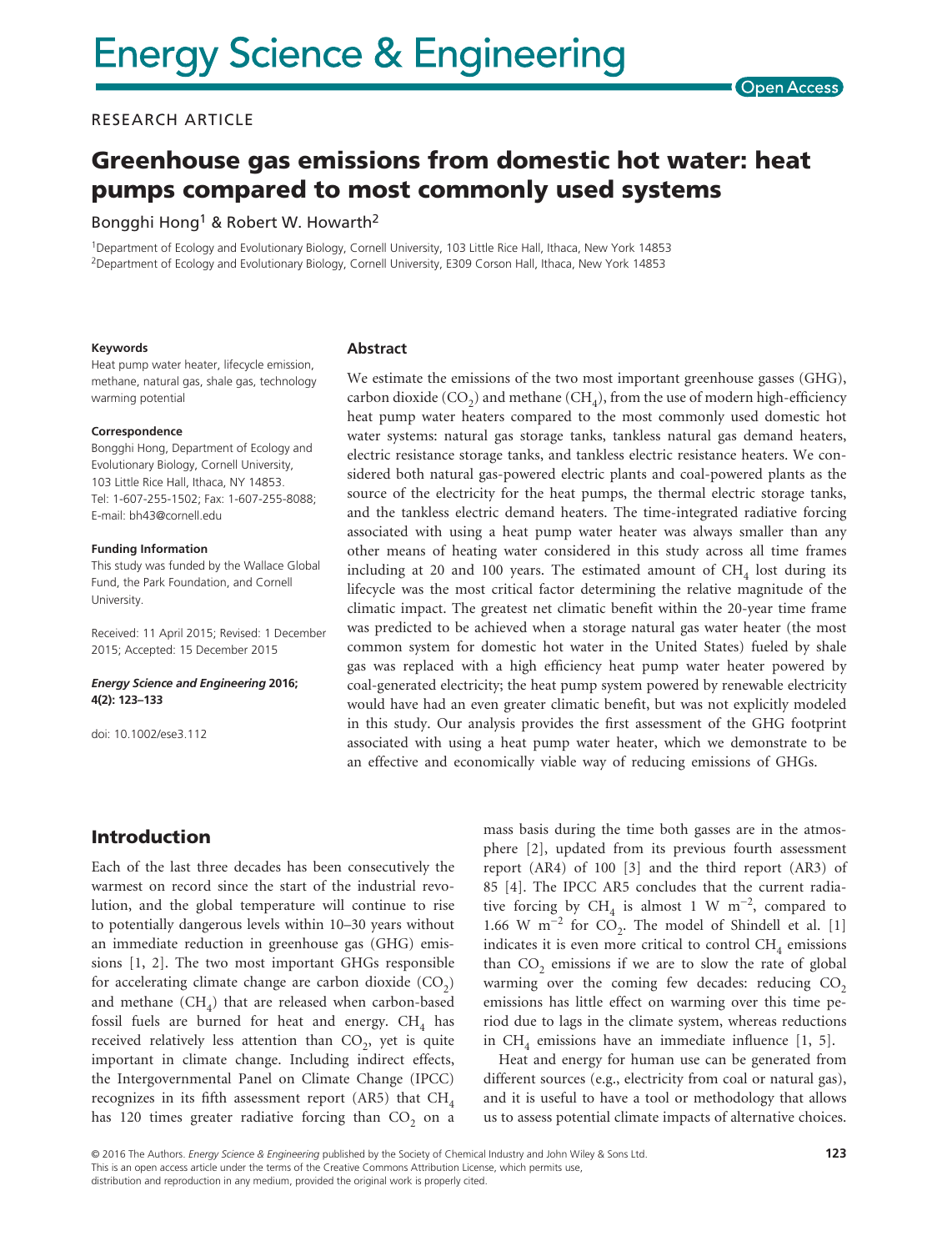Although  $CH<sub>4</sub>$  is a more powerful GHG than  $CO<sub>2</sub>$ , it has a shorter lifetime of about 12 years [6, 7], making it challenging to compare two technologies that result in differing amounts of  $CO<sub>2</sub>$  and  $CH<sub>4</sub>$  emissions during their lifecycles. The technology warming potential (TWP) approach introduced by Alvarez et al. [8] provides a framework for evaluating a technology for heat and energy generation against a reference technology and has been applied for energy policy assessment and design [9]. The TWP approach can be considered as a two-step process: first, emissions of GHGs, most importantly  $CO<sub>2</sub>$  and  $CH<sub>4</sub>$ , resulting from the application of each technology is estimated. For ease of comparison, the emissions are estimated on a unit energy basis, such as kilograms CO<sub>2</sub> emitted per megawatt-hour (MWh) electricity generated. Next, for each GHG emitted its cumulative radiative forcing over time is computed, and the total radiative forcing over all the GHGs emitted from the alternative technology is compared with that from the reference technology.

Alvarez et al. [8] used the TWP approach and evaluated climatic impacts of generating electricity from a combined cycle natural gas power plant (with an efficiency of 50%) relative to that from a supercritical pulverized coal power plant (39%). They concluded that, at the level of  $CH<sub>4</sub>$  emissions they estimated to be associated with the production and use of the natural gas (2.1%) [10] and based on the radiative forcing from the IPCC AR4, generating electricity from natural gas is relatively less damaging to the climate than from coal across all time frames considered. This analysis provides a useful context for discussions and policy development over the future use of natural gas, although there is room for reconsideration. For example, published literature estimating  $CH<sub>4</sub>$  emission rates has been rare, but since Howarth et al. [11] reported their first estimates many more measurements and estimates have become available, many of which are higher than the EPA estimate [10] that Alvarez et al. [8] used: an inverse modeling study by Miller et al. (3.6% or above) [12], a satellite data analysis by Schneising et al. (9.5%, shale gas, upstream emission only) [13], a review paper by Brandt et al. (3.6–7.1%) [14], and estimates from aircraft campaigns [15, 16]. Howarth [5] reviewed these studies and suggested the best available data for  $CH<sub>4</sub>$  emissions indicates rates of 3.8% for conventional natural gas and 12% for shale gas over the full lifecycle, well to final consumer. In light of the new emission estimates and radiative forcing from the IPCC AR5 (which are higher than those from the IPCC AR4 report) that became available after the analysis by Alvarez et al. [8], we provide a reevaluation of the electricity generation scenario in Data S1, which shows that generating electricity from natural gas can be more damaging to the climate than from coal at the current level of  $CH<sub>4</sub>$  emission, especially within the coming few decades.

Electricity generation makes up a large portion of the use of natural gas in the United States (33% in 2009, the year on which the analysis by Alvarez et al. [8] is based), but many other uses are also very important, and the GHG emissions associated with most other uses of natural gas have remained largely unexplored. Alvarez et al. [8] also analyzed the use of natural gas as a long-distance transportation fuel, but that is a very minor use. Residential (23%) and commercial (15%) uses make up other large portions of natural gas use, a substantial portion of which is for space and water heating [17]. According to the U.S. Energy Information Administration (EIA)'s Residential Energy Consumption Survey (RECS) report, in 2009  $\sim$ 1.9  $\times$  10<sup>12</sup> MJ of energy was delivered to the U.S. households for water heating (18% of total energy delivered to households) mainly in the form of natural gas  $(1.3 \times 10^{12} \text{ MJ})$  and electricity  $(4.5 \times 10^{11} \text{ MJ})$  ([http://](http://www.eia.gov/consumption/residential/) [www.eia.gov/consumption/residential/\)](http://www.eia.gov/consumption/residential/). Most of the water heaters in the U.S. households have storage tanks (98% in 2009), although tankless water heaters have shown higher energy use efficiencies and may potentially help reduce household energy expenditure as well as GHG emissions associated with water heating.

Another promising new technology for heating water is heat pump water heaters. Powered by electricity, heat pump water heaters operate by transferring heat from the air into the tank [18]. Although currently making up only about 1% of new water heater sales in the U.S., they are becoming more popular (34,000 and 43,000 units sold in 2012 and 2013, respectively; [http://www.energystar.gov/\)](http://www.energystar.gov/) because of their high efficiencies and their potential to improve overall home energy use efficiencies [19]. Their potential for reducing GHG emissions has not been evaluated up to now.

In light of these considerations, here we apply the TWP approach of Alvarez et al. [8], revised with updated  $CH<sub>4</sub>$ emissions and radiative forcing values, to evaluate the climatic impacts of using heat pump water heaters relative to other ways of heating water (natural gas and electric resistance water heaters, with and without storage tanks). To test its sensitivity, TWP was calculated under differing assumptions as to the source of electricity and efficiencies of water heaters and power plants. We also introduce a new web-based tool developed for this study, allowing anyone to perform the analysis described in this paper and evaluate his or her own scenarios.

### Methods

In section "Emission factors," we describe the estimation of the lifecycle emissions of GHGs  $(CO_2)$  and  $CH<sub>A</sub>$ )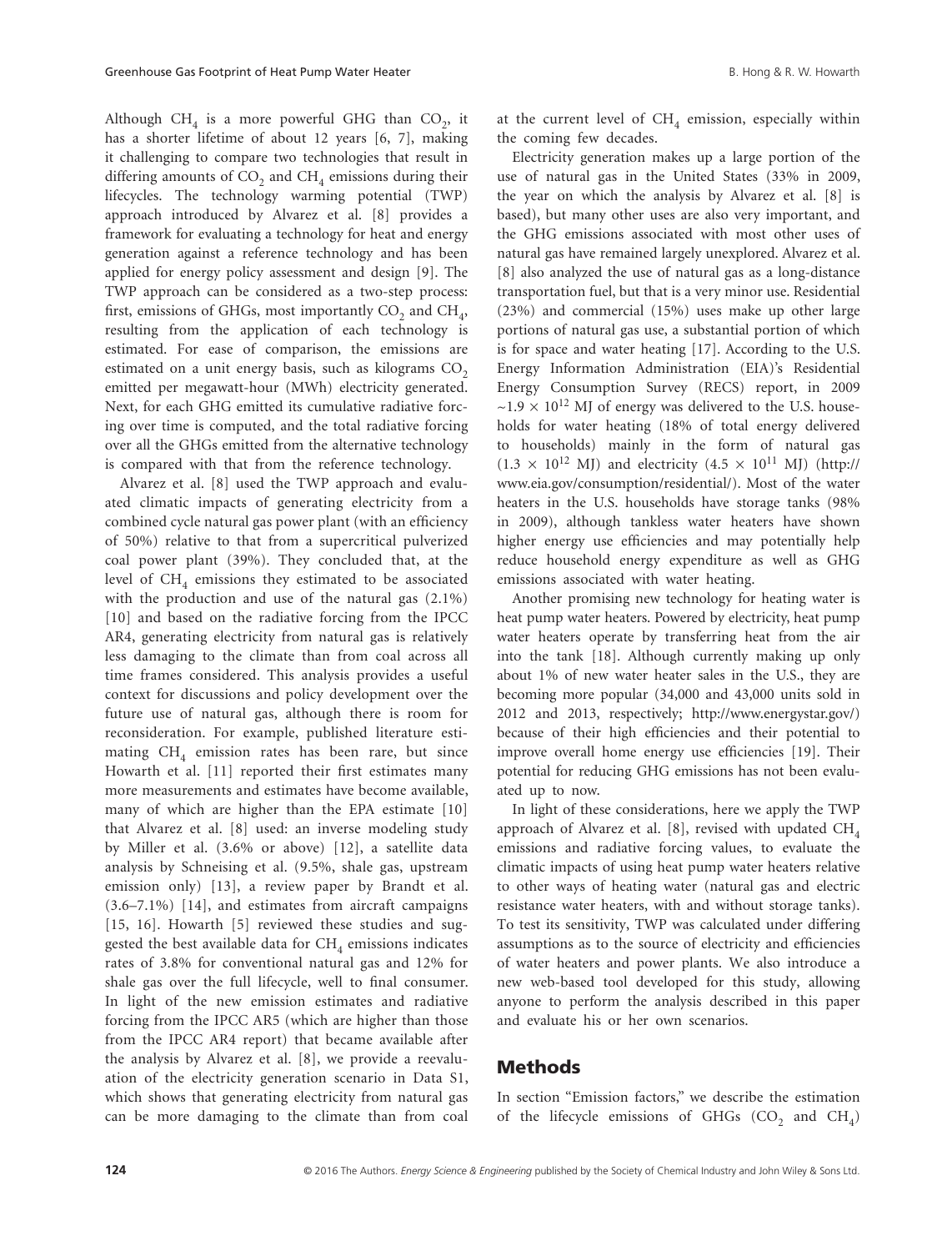associated with heating water with different water heaters considered in this study: heat pump water heaters as well as storage/tankless natural gas and electric resistance water heaters. Section "Technology warming potential" describes how the time-integrated radiative forcing resulting from these emissions is calculated and compared using the TWP approach. Finally, section "Web-based tool" introduces a web-based tool for making the TWP calculation. This study builds on the previous assessment by Alvarez et al. [8] on the use of natural gas for electricity generation, reconsidered with a number of updates as described in detail in Data S1.

### Emission factors

Table 1 summarizes the  $CH<sub>4</sub>$  and  $CO<sub>2</sub>$  emission factors, expressed in kg emitted per GJ of water heated, resulting from the use of five different types of water heaters: heat pump water heater, storage natural gas water heater, tankless natural gas water heater, storage electric resistance water heater, and tankless electric resistance water heater. Energy factors for these water heaters were obtained from the Air-conditioning, Heating, and Refrigeration Institute (AHRI, [http://www.ahrinet.org/\)](http://www.ahrinet.org/) that provided information on 5478 AHRI-certified water heaters as of December 2015. Excluding inactive or discontinued products yielded energy factors for 120 heat pump water heaters (2.21–3.39 with an average of 2.79), 1093 storage natural gas water heaters (0.57–0.82 with an average of 0.64), 378 tankless natural gas water heaters (0.82–0.99 with an average of 0.87), 587 storage electric resistance water heaters (0.9–0.95 with an average of 0.94), and 97 tankless electric resistance water heaters (0.96–1.0 with an average of 0.99).

 $CH<sub>4</sub>$  emission factors for the natural gas water heaters are highly sensitive to the estimated emissions of  $CH<sub>4</sub>$ during its lifecycle (production, processing, distribution, and use).  $CH<sub>A</sub>$  emission factors for the heat pump and electric resistance water heaters are also sensitive to the  $CH<sub>4</sub>$  emission rate if the electricity powering these water heaters comes from natural gas power plants instead of coal power plants. In their TWP analysis of electricity generation, Alvarez et al. [8] used emission estimates from U.S. EPA  $[10]$  reporting that 2.4% of CH<sub>4</sub> in the natural gas withdrawn in 2009 was lost to the atmosphere (broken down to 1.5%, 0.2%, 0.5%, and 0.3% lost during the field production, processing, transmission/ storage, and distribution, respectively). Alvarez et al. [8]

Table 1. CH<sub>4</sub> and CO<sub>2</sub> emission factors used in this study associated with heating water using heat pump, natural gas, and electric resistance water heaters (kg GJ<sup>-1</sup>).

| Efficiency | Source of<br>electricity | $CH4$ emission reference | GHG             | Heat pump<br>water heater | Natural gas water heater |          | Electric resistance<br>water heater |          |
|------------|--------------------------|--------------------------|-----------------|---------------------------|--------------------------|----------|-------------------------------------|----------|
|            |                          |                          |                 |                           | Storage                  | Tankless | Storage                             | Tankless |
| Base       | Coal                     | Alvarez et al. [8]       | CH <sub>A</sub> | 0.069                     | 0.82                     | 0.60     | 0.20                                | 0.19     |
|            |                          |                          | CO <sub>2</sub> | 86.2                      | 86.5                     | 63.6     | 256                                 | 243      |
|            |                          | Howarth et al. [11],     | CH <sub>4</sub> | 0.069                     | 1.38                     | 1.02     | 0.20                                | 0.19     |
|            |                          | conventional             | CO <sub>2</sub> | 86.2                      | 86.5                     | 63.6     | 256                                 | 243      |
|            |                          | Howarth [5], shale       | CH <sub>A</sub> | 0.069                     | 4.02                     | 2.96     | 0.20                                | 0.19     |
|            |                          |                          | CO <sub>2</sub> | 86.2                      | 86.5                     | 63.6     | 256                                 | 243      |
|            | Natural gas              | Alvarez et al. [8]       | CH <sub>4</sub> | 0.33                      | 0.82                     | 0.60     | 0.97                                | 0.93     |
|            |                          |                          | CO <sub>2</sub> | 42.0                      | 86.5                     | 63.6     | 125                                 | 119      |
|            |                          | Howarth et al. [11],     | CH <sub>A</sub> | 0.44                      | 1.38                     | 1.02     | 1.30                                | 1.23     |
|            |                          | conventional             | CO <sub>2</sub> | 42.0                      | 86.5                     | 63.6     | 125                                 | 119      |
|            |                          | Howarth [5], shale       | CH <sub>A</sub> | 1.72                      | 4.02                     | 2.96     | 5.10                                | 4.85     |
|            |                          |                          | CO <sub>2</sub> | 42.0                      | 86.5                     | 63.6     | 125                                 | 119      |
| Best case  | Coal                     | Alvarez et al. [8]       | CH <sub>A</sub> | 0.046                     | 0.64                     | 0.53     | 0.17                                | 0.16     |
|            |                          |                          | CO <sub>2</sub> | 58.1                      | 67.5                     | 55.9     | 207                                 | 197      |
|            |                          | Howarth et al. [11],     | CH <sub>4</sub> | 0.046                     | 1.08                     | 0.89     | 0.17                                | 0.16     |
|            |                          | conventional             | CO <sub>2</sub> | 58.1                      | 67.5                     | 55.9     | 207                                 | 197      |
|            |                          | Howarth [5], shale       | CH <sub>4</sub> | 0.046                     | 3.14                     | 2.60     | 0.17                                | 0.16     |
|            |                          |                          | CO <sub>2</sub> | 58.1                      | 67.5                     | 55.9     | 207                                 | 197      |
|            | Natural gas              | Alvarez et al. [8]       | CH <sub>4</sub> | 0.23                      | 0.64                     | 0.53     | 0.81                                | 0.77     |
|            |                          |                          | CO <sub>2</sub> | 29.0                      | 67.5                     | 55.9     | 103                                 | 98.2     |
|            |                          | Howarth et al. [11],     | CH <sub>4</sub> | 0.30                      | 1.08                     | 0.89     | 1.08                                | 1.02     |
|            |                          | conventional             | CO <sub>2</sub> | 29.0                      | 67.5                     | 55.9     | 103                                 | 98.2     |
|            |                          | Howarth [5], shale       | CH <sub>A</sub> | 1.18                      | 3.14                     | 2.60     | 4.23                                | 4.01     |
|            |                          |                          | CO <sub>2</sub> | 29.0                      | 67.5                     | 55.9     | 103                                 | 98.2     |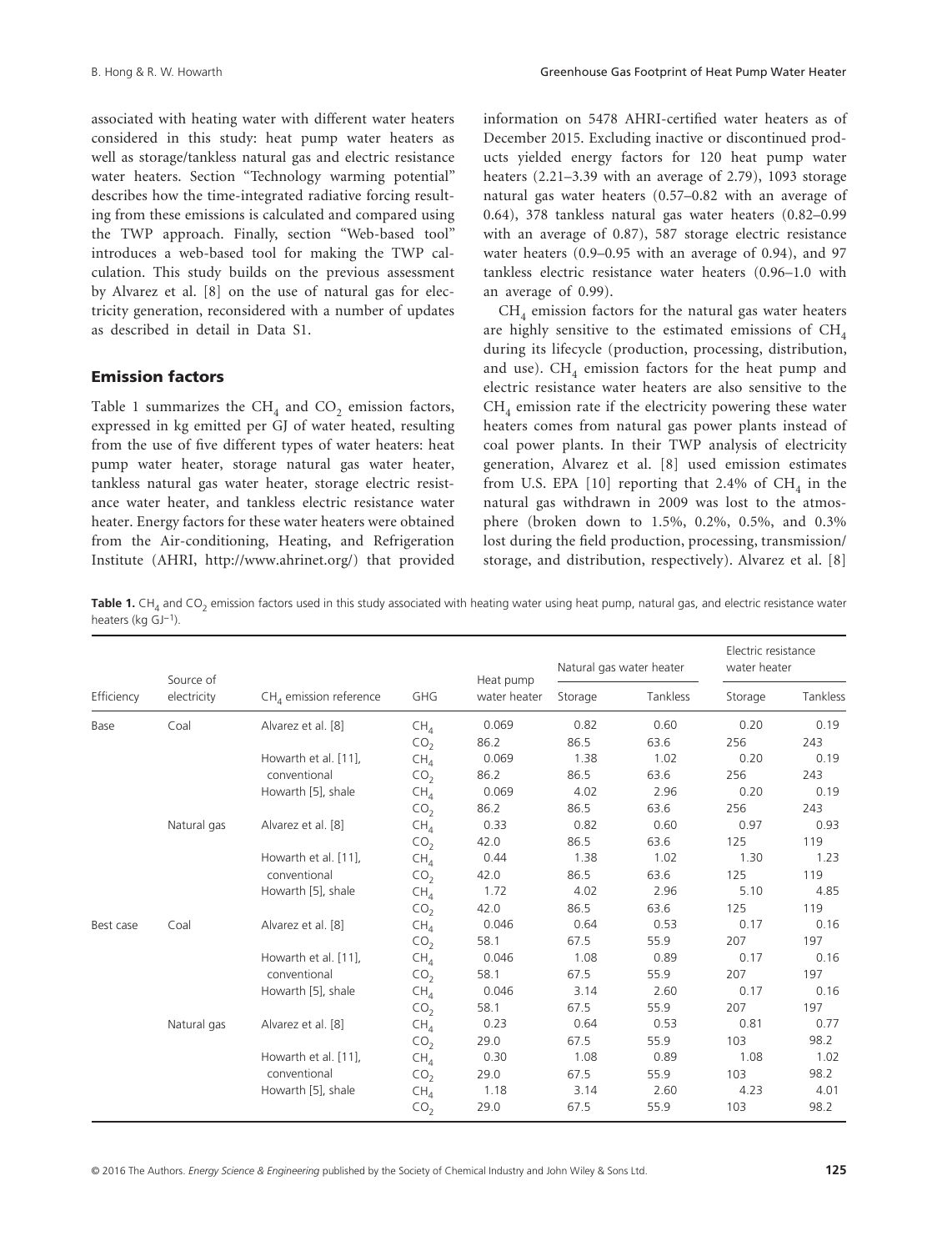assumed that natural gas power plants receive their fuel directly from the transmission system (large, long-distance pipelines) and excluded emissions of  $CH<sub>4</sub>$  associated with the distribution loss from smaller, local pipelines (0.3%), resulting in an overall  $CH<sub>4</sub>$  emission rate of 2.1% (instead of 2.4%) associated with generating electricity using natural gas. This implies that all the 0.3% distribution loss, which corresponds to 1.4 Tg of  $CH<sub>4</sub>$  in 2009 according to the EPA estimates [10], must have occurred while natural gas was used for purposes other than electricity generation. Since electric power plants consumed 33 percent of natural gas produced in 2009 [20], the absence of 0.3% loss in electricity generation translates into additional 0.15% loss in other uses of natural gas (including for water heating), resulting in the overall loss of 2.55%.

After an extensive literature review, Howarth [5] concluded that the best available information suggests the  $CH<sub>4</sub>$  emission rate of 3.8% for conventional natural gas (1.3% from upstream emissions and 2.5% from downstream emissions) and 12% for shale gas (9.5% from upstream emissions and 2.5% from downstream emissions). Note that as of 2013, 60% of natural gas in the United States was from conventional sources and 40% from shale gas and other unconventional sources [20]. A new study also reports ~2.5% CH<sub>4</sub> emissions for the distribution system in Boston, MA [21]. Following the distribution loss assumption by Alvarez et al. [8] described above, we excluded emissions of  $CH<sub>4</sub>$  associated with the distribution loss (1%, which is 40% of the total downstream loss as assumed by Alvarez et al. [8]) when natural gas is used for electricity generation, resulting in the overall emission rate of 2.8% for conventional gas and 11% for shale gas. The absence of 1% loss in electricity generation translates into additional 0.5% loss in other uses of natural gas, resulting in the overall loss of 4.3% for conventional gas and 12.5% for shale gas.

In consideration of electricity generation scenario, Alvarez et al. [8] assumed an efficiency of 50% for a combined cycle natural gas power plant and 39% for a supercritical pulverized coal power plant, both of which are somewhat higher than the efficiencies reported by the U.S. EIA as the average operating heat rates of natural gas and coal power plants in 2009 (42% and 33%, respectively; [http://](http://www.eia.gov/electricity/annual/html/epa_08_01.html) [www.eia.gov/electricity/annual/html/epa\\_08\\_01.html\)](http://www.eia.gov/electricity/annual/html/epa_08_01.html). When performing the base efficiency calculation (Table 1), we applied the same power plant efficiencies as used by Alvarez et al. [8] and assumed average efficiency factors obtained from the AHRI ([http://www.ahrinet.org/\)](http://www.ahrinet.org/) for the water heaters considered in this study. When performing the "best case" efficiency calculation, natural gas power plants were assumed to be 60% efficient as reported for the GE Flex 60 units [\(http://www.ge-energy.com/](http://www.ge-energy.com/)) and coal power plants to be 48% efficient for the ultrasupercritical units [22]. Maximum water heater efficiency factors obtained from the Energy Star ([http://www.energystar.gov/\)](http://www.energystar.gov/) and the AHRI were used under the best case scenario.

The emission factors used by Alvarez et al. [8] for the electricity generation scenario were 3.1 kg-CH<sub>4</sub> MWh<sup>-1</sup> and 397 kg-CO<sub>2</sub> MWh<sup>-1</sup> for a combined cycle natural gas power plant, and 0.65 kg-CH<sub>4</sub> MWh<sup>-1</sup> and 814 kg- $CO<sub>2</sub>$  MWh<sup>-1</sup> for a supercritical pulverized coal power plant. The following is an example of how the  $CH<sub>4</sub>$  emission factor for a heat pump water heater, powered by electricity from shale natural gas, was determined under the best case scenario: 3.1 kg-CH<sub>4</sub> MWh<sup>-1</sup> (=0.86 kg-CH<sub>4</sub> GJ<sup>-1</sup>) adjusted for maximum power plant efficiency (60%) and methane emission for shale gas associated with electricity generation (11%) yields 3.77 kg-CH<sub>4</sub> GJ<sup>-1</sup>. Approximately six percent of electricity production may be lost in transmission and distribution when delivered to homes (EIA; [http://www.eia.gov/tools/faqs/faq.cfm?id=105&t=3](http://www.eia.gov/tools/faqs/faq.cfm?id=105%26t=3)). The emission factor becomes 4.01 kg-CH<sub>4</sub> GJ<sup>-1</sup> after accounting for this loss, and 1.18 kg-CH<sub>4</sub> GJ<sup>-1</sup> after applying the efficiency factor of a heat pump water heater (3.39). To estimate how much  $CH<sub>4</sub>$  is emitted for a tankless natural gas water heater to heat the same amount of water, we again start with the same emission factor from Alvarez et al. [8] (3.1 kg-CH<sub>4</sub> MWh<sup>-1</sup>), use the heat rate (efficiency) of a natural gas power plant applied by Alvarez et al. [8] to calculate the emission factor associated with delivering natural gas to power plants (0.432 kg-CH<sub>4</sub> GJ<sup>-1</sup>), and in turn use it to estimate the emission factor associated with delivering shale natural gas to homes (2.57 kg- $CH<sub>4</sub>$  GJ<sup>-1</sup>). Finally, by applying the efficiency factor of a tankless natural gas water heater (0.99), we obtain the CH<sub>4</sub> emission factor of 2.60 kg-CH<sub>4</sub> GJ<sup>-1</sup>. All the emission factors in Table 1 were computed by adjusting these emission rates and efficiencies as they apply to each scenario.

#### Technology warming potential

In this study, TWP is calculated as the sum of timeintegrated radiative forcing from  $CH<sub>4</sub>$  and  $CO<sub>2</sub>$  emitted by applying one of the four alternative technologies (heating water using a natural gas or electric resistance water heater, with or without a storage tank) divided by that from the reference technology (heating water using a heat pump water heater). TWP can be calculated under three different implementation scenarios: pulse, service life, and fleet conversion [8]. In the case of a permanent fleet conversion, the technology is applied indefinitely by replacing it with an identical unit at the end of its service life. Fleet conversion TWP at year t is calculated as: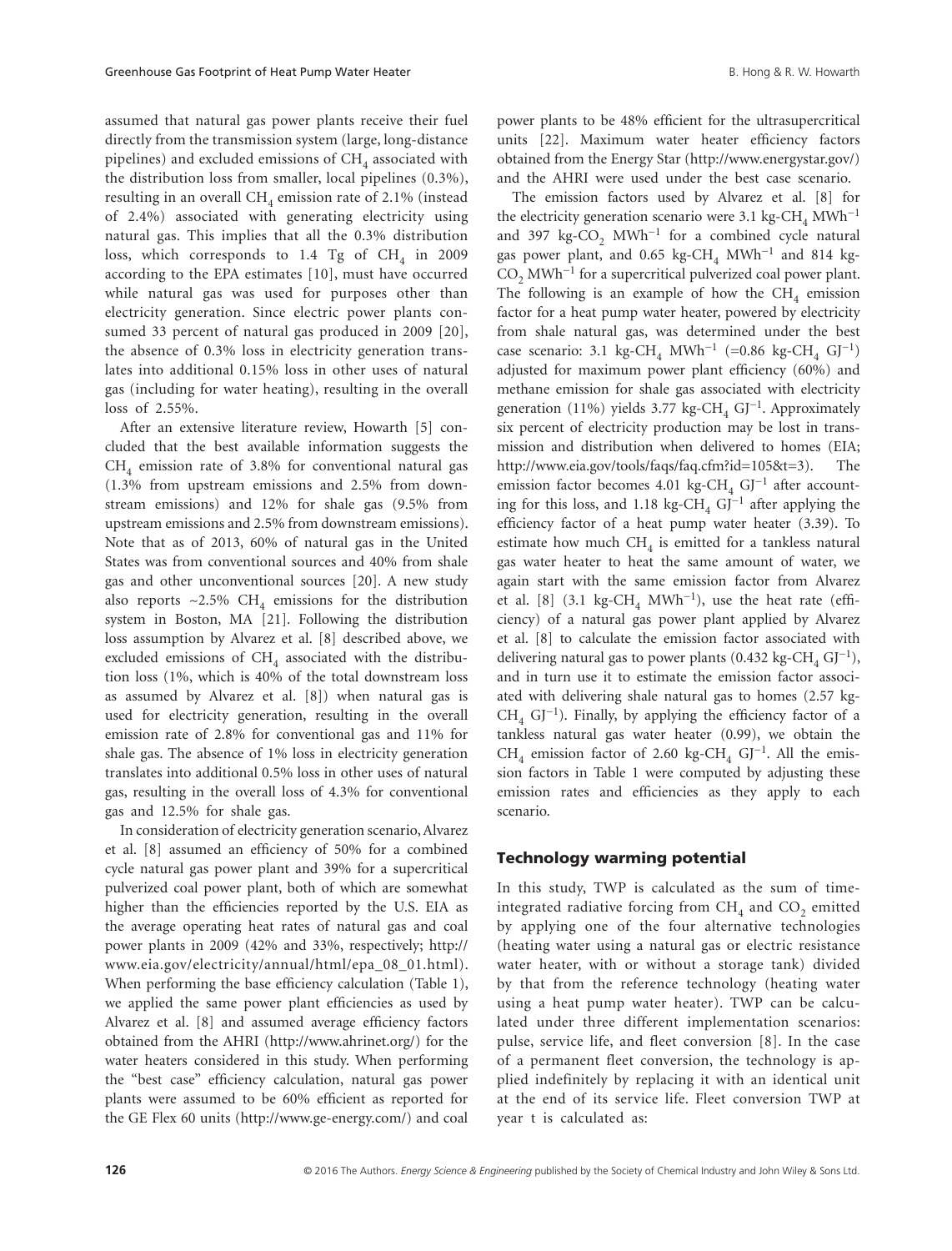$$
\text{TWP}(t) = \frac{E_{a, \text{CH}_4} \times A_{\text{CH}_4} \times \left(\tau_{\text{CH}_4} t - \tau_{\text{CH}_4}^2 \left(1 - \exp(-\frac{t}{\tau_{\text{CH}_4}})\right)\right) + E_{a, \text{CO}_2} \times A_{\text{CO}_2} \times \left(a_0 \frac{t^2}{2} + \sum_{i=1}^n a_i \left(\tau_i t - \tau_i^2 \left(1 - \exp(-\frac{t}{\tau_i})\right)\right)\right)}{E_{\text{r,CH}_4} \times A_{\text{CH}_4} \times \left(\tau_{\text{CH}_4} t - \tau_{\text{CH}_4}^2 \left(1 - \exp(-\frac{t}{\tau_{\text{CH}_4}})\right)\right) + E_{\text{r,CO}_2} \times A_{\text{CO}_2} \times \left(a_0 \frac{t^2}{2} + \sum_{i=1}^n a_i \left(\tau_i t - \tau_i^2 \left(1 - \exp(-\frac{t}{\tau_i})\right)\right)\right)}\tag{1}
$$

where:  $E_{\text{a,CH}} = \text{CH}_4$  emission factor for the alternative technology (kg GJ<sup>-1</sup>),  $E_{a,CO_2} = CO_2$  emission factor for the alternative technology (kg GJ<sup>-1</sup>),  $E$ <sub>r,CH<sub>4</sub></sub> = CH<sub>4</sub> emission factor for the reference technology (kg GJ<sup>-1</sup>),  $E_{r,CO_2} = CO_2$  emission factor for the reference technology (kg GJ<sup>-1</sup>),  $A_{\text{CH}_4}$  = radiative efficiency of CH<sub>4</sub> (W m<sup>-2</sup> kg<sup>-1</sup>),  $A_{CO_2}$  = radiative efficiency of CO<sub>2</sub> (W m<sup>-2</sup> kg<sup>-1</sup>),  $\tau_{\text{CH}_4}$  = lifetime coefficient of CH<sub>4</sub> (years),  $\tau_i$  = lifetime coefficients of CO<sub>2</sub> (years).

TWP greater than one indicates that the cumulative radiative forcing from choosing the alternative technology at year t is higher than the reference technology. Emission factors  $(E_{a,CH_4}, E_{a,CO_2}, E_{r,CH_4}$  and  $E_{r,CO_2}$ ) used in this study are given in Table 1 and described in section "Emission factors". Radiative efficiency (radiative forcing per unit mass increase in atmospheric abundance) of  $CH<sub>4</sub>$  was updated from  $1.82 \times 10^{-13}$  W m<sup>-2</sup> kg<sup>-1</sup> in AR4 [3] to  $2.11 \times 10^{-13}$  W m<sup>-2</sup> kg<sup>-1</sup> in AR5 [2], reflecting updated knowledge of the magnitude of the indirect radiative effects of  $CH<sub>4</sub>$  on tropospheric ozone and stratospheric water vapor [23]. The remaining part of equation (1) describes the time-integrated change in GHGs after they are released into the atmosphere. This time-integrated portion can be

replaced with one that considers single pulse emissions of  $CH<sub>4</sub>$  and  $CO<sub>2</sub>$  in the same way as done in the global warming potential (GWP) calculation, or that considers service lives of different technologies:  $CH<sub>4</sub>$  and  $CO<sub>2</sub>$  are emitted continuously throughout the year at a constant rate during the time periods from  $t = 0$  to  $t = t_{\text{max}}$  over which the technology is applied (for example, a single power plant generating electricity over its full service life of 50 years). Equations for pulse and service life TWP are given in Alvarez et al. [8] and also in Data S1.

#### Web-based tool

We developed a web-based tool evaluating the GHG footprint of using a heat pump water heater relative to those of alternative technologies (Fig. 1). Written in JavaScript [24], the first version of the tool along with the source code is currently available at [http://www.eeb.cornell.edu/](http://www.eeb.cornell.edu/howarth/methane/tool.htm) [howarth/methane/tool.htm](http://www.eeb.cornell.edu/howarth/methane/tool.htm) and runs on all major web browsers. It allows the user to select the scenario to evaluate (e.g., heating water with a heat pump water heater vs. a storage natural gas water heater), method of radiative



**Figure 1.** User interface of the web-based tool for evaluating the greenhouse gas footprint from using a heat pump water heater, available at [www.](http://www.eeb.cornell.edu/howarth/methane/tool.htm) [eeb.cornell.edu/howarth/methane/tool.htm.](http://www.eeb.cornell.edu/howarth/methane/tool.htm)

#### Select a scenario and press calculate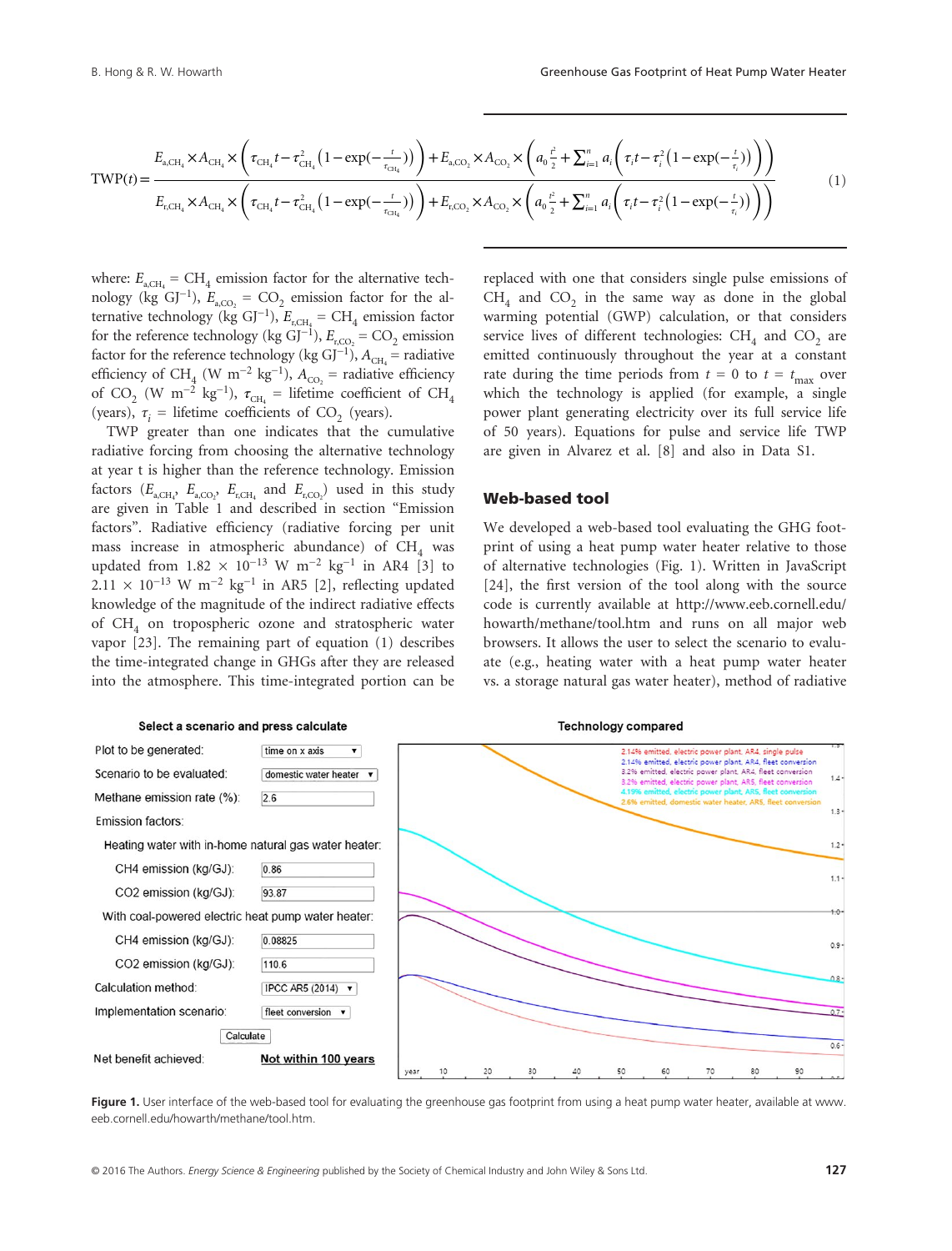forcing calculation (AR3, AR4, or AR5) and implementation scenario (pulse, service life, or fleet conversion). The user can also choose the type of plot to be generated (time or percent emission on the *x*-axis) and change the  $CH<sub>4</sub>$  emission rate or time frame considered. The CH<sub>4</sub> emission factor for the natural gas-based technology is directly proportional to the assumed  $CH<sub>4</sub>$  emission rate (section "Emission factors"), and the user can try different emission rates and test their impacts on the TWP calculation. The user can also build his or her own scenarios by directly entering  $CH_4$  and  $CO_2$  emission factors for the reference and alternative technologies (Fig. 1). One way of making use of this tool, although not developed for this purpose, would be to calculate GWP by setting  $E_{\text{r,CH}_4}$  and  $E_{\text{a,CO}_2}$  (eq. 1) to zero and  $E_{\text{a,CH}_4}$  and  $E_{\text{r,CO}_2}$  to one, and making the "pulse" calculation.

### Results and Discussion

Under the base efficiency condition, the time-integrated radiative forcing due to  $CH<sub>4</sub>$  and  $CO<sub>2</sub>$  emissions associated with heating water with a storage natural gas water heater (which is the most common way of heating water in the U.S.) was greater than that with a heat pump water heater powered by electricity from coal across all time scales considered in this study (up to 100 years), regardless of the method of radiative forcing calculation (AR3, AR4, or AR5) or implementation scenario (pulse, service life, or fleet conversion) (Fig. 2). TWPs were higher when calculated using the AR5 method and under the fleet conversion scenario, although the magnitude of their variation was relatively small compared to the differences due to the emission estimates chosen (from Alvarez et al. [8] for building on the previous TWP analysis, Howarth et al. [11] for conventional gas and Howarth [5] for shale gas). Our analysis indicates that if the natural gas from shale is used for heating water in homes, the accumulated radiative forcing from using a natural gas water heater can be as much as six times higher than from using a heat pump water heater within the first year of their installations, and still more than five times higher after 20 years.



**Figure 2.** Time-integrated radiative forcing resulting from heating water with a storage natural gas water heater, relative to that from a heat pump water heater powered by electricity from coal. Technology warming potentials are calculated from three emission estimates (Alvarez et al. [8], Howarth et al. [11] for conventional gas and Howarth [5] for shale gas), three calculation methods (AR3, AR4, and AR5), and three implementation scenarios (pulse, service life, and fleet conversion).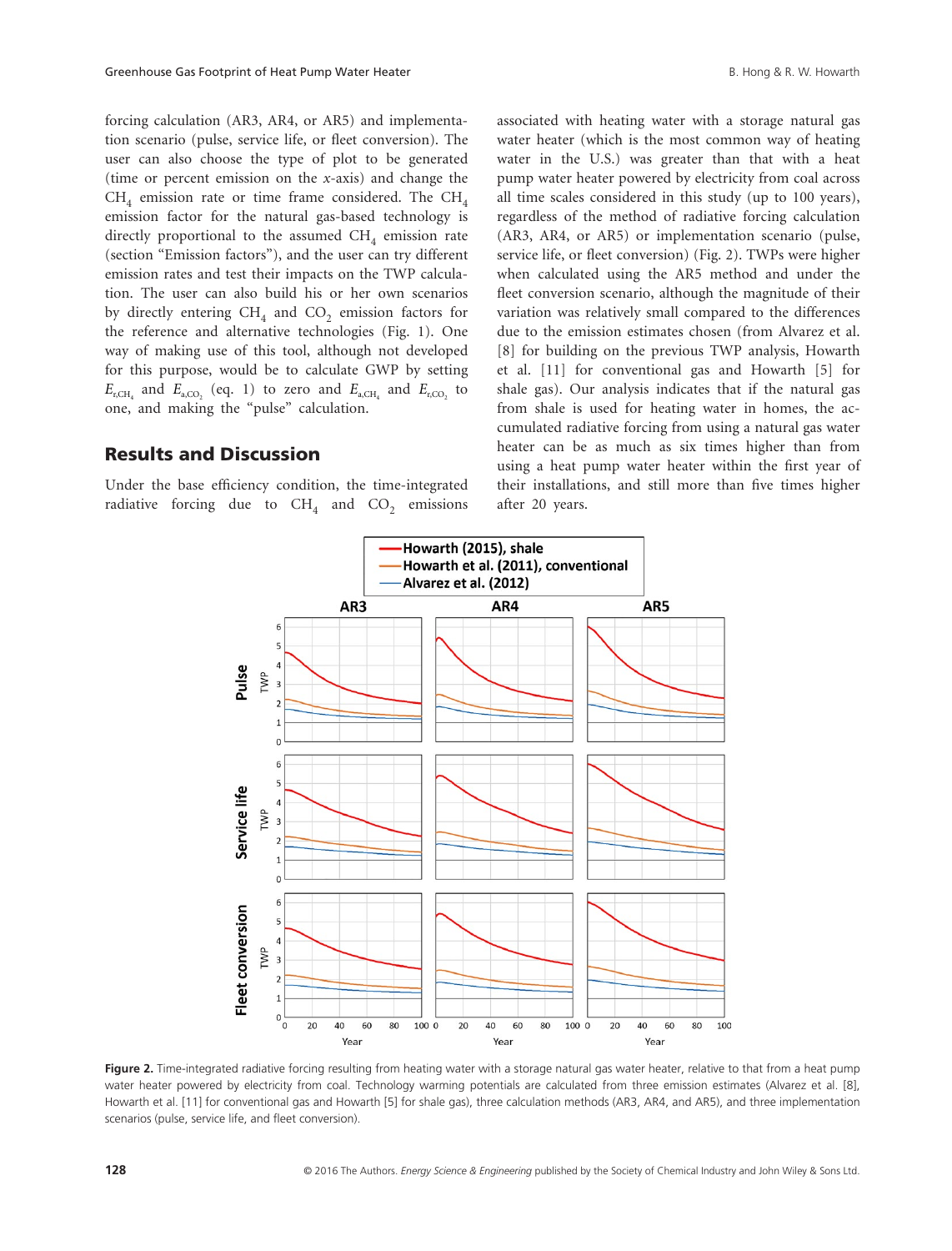The maximum  $CH<sub>4</sub>$  emission rate below which the time-integrated radiative forcing associated with using natural gas is smaller than that with an alternative technology for all time horizons considered has been referred to as a "break-even point" [8, 25, 26]. The break-even point for generating electricity from natural gas versus coal was estimated to be 3.2% by Alvarez et al. [8], who based their estimation on the IPCC AR4 parameters [3]. When updated with AR5 parameters that reflect the most recent scientific information on the methane's indirect effects on tropospheric ozone and stratospheric water vapor [2], this break-even point was revised to be 2.7% (Data S1). The break-even point associated with heating water in homes with a storage natural gas water heater relative to a heat pump water heater was estimated to be a  $CH<sub>4</sub>$ emission rate of 0.2%. All published  $CH<sub>4</sub>$  emission rates are well above this threshold.

TWPs of using a storage tank natural gas water heater relative to a coal-electric-powered heat pump water heater increased linearly with increasing  $CH<sub>4</sub>$  emission rate (Fig. 3). The rate of increase (slope) of the 20-year scale TWP (0.34 per %) was about twice that of the 100-year scale (0.16 per %). The CH<sub>4</sub> emission rate at which both technologies yield the same cumulative forcing (i.e., the storage tank natural gas- and coal-electric-based water heaters have the same climatic impact) was close to 0.2% at both the 20- and 100-year scales. Shale gas was only



**Figure 3.** Time-integrated radiative forcing resulting from heating water with a storage natural gas water heater, relative to that from a heat pump water heater powered by electricity from coal. Technology warming potentials are calculated as a function of methane emission rate (%) at two time horizons (20 and 100 years) applying the AR5 calculation method and fleet implementation scenario.

15% of the natural gas production in 2009, but had risen to 40% in 2013 [20]. Applying the methane emission estimates from Howarth et al. [11] and Howarth [5] for conventional (3.8%) and shale (12%) gas, the overall emission rate is likely to have increased from ~5% to 7% during this time period, increasing the 20-year TWP for this scenario by about 0.7.

TWPs at 20 and 100 years calculated with the AR5 parameters and under the fleet conversion scenario were always greater than 1, regardless of the type of the water heater compared with the heat pump water heater (natural gas or electric resistance water heater, storage or tankless), efficiencies of power plants and water heaters (base or best case efficiencies) and the source of electricity powering the heat pump and electric resistance water heaters (natural gas or coal) (Table 2). Tankless water heaters yielded lower TWPs than storage water heaters because of their higher efficiencies, and the difference was greater in the natural gas water heaters than in the electric resistance water heaters. TWP values of the electric water heaters were constant over time because the relative magnitude of  $CO<sub>2</sub>$  and  $CH<sub>4</sub>$  emissions associated with using the electric resistance versus heat pump water heaters stayed the same, only varied by the difference in their efficiencies. The best case scenarios (in which the maximum available efficiencies were assumed for all power plants and all water heaters) always resulted in higher TWPs than those from corresponding base case scenarios, suggesting that the benefit from using heat pump water heaters would be greater when best available technologies are applied. In this study, we have not explicitly modeled the use of heat pump water heaters powered by electricity from renewable sources, but these obviously would have far lower GHG emissions yet.

The highest TWP (5.96) was observed at year 20 in the comparison between the storage natural gas water heater versus heat pump water heater powered by electricity from coal, under the best case efficiency and with emissions from shale gas (Table 2). This TWP was decreased to 2.59 when the electricity powering the heat pump water heater was assumed to come from natural gas, also from shale formations. It appears that, under the low methane emission rate, the net gain of replacing the existing natural gas water heater with a new heat pump water heater would be higher if the electricity powering the heat pump water heater comes from natural gas instead of coal. However, if producing natural gas involves high emissions of  $CH<sub>4</sub>$  as is the case for the shale gas, higher net climatic benefits would be gained if electricity comes from coal.

Although it is important to note that replacing any of the water heaters considered in this study with a heat pump water heater will give net climatic benefits over all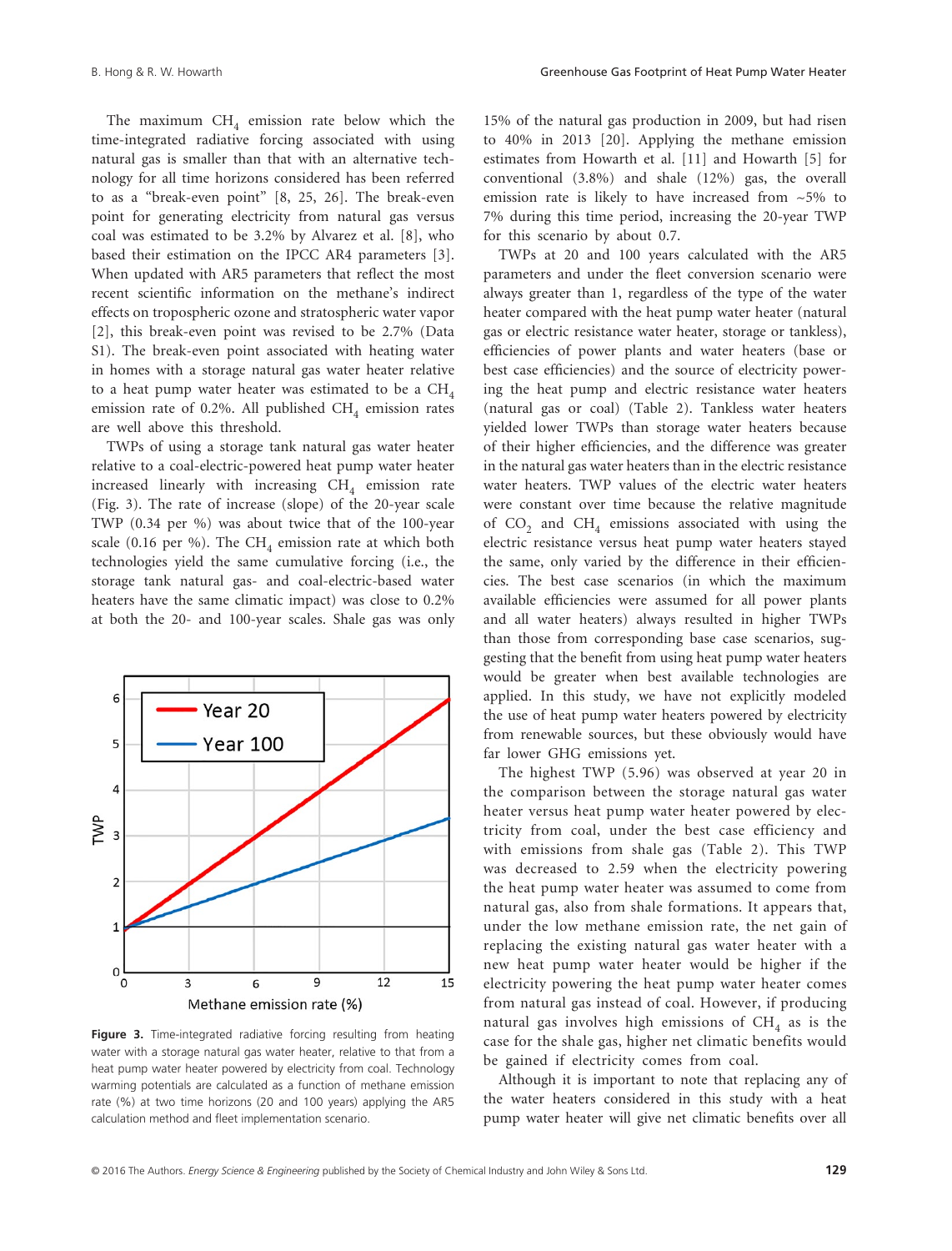**Table 2.** Time-integrated radiative forcing from heating water with storage/tankless natural gas and electric resistance water heaters relative to that with a heat pump water heater.

| Efficiency | Source of   | $CHA$ emission reference | Time scale<br>(year) | Natural gas water heater |          | Electric resistance water<br>heater |          |
|------------|-------------|--------------------------|----------------------|--------------------------|----------|-------------------------------------|----------|
|            | electricity |                          |                      | Storage                  | Tankless | Storage                             | Tankless |
| Base       | Coal        | Alvarez et al. [8]       | 20                   | 1.79                     | 1.32     | 2.97                                | 2.82     |
|            |             |                          | 100                  | 1.38                     | 1.01     | 2.97                                | 2.82     |
|            |             | Howarth et al. [11],     | 20                   | 2.38                     | 1.75     | 2.97                                | 2.82     |
|            |             | conventional             | 100                  | 1.66                     | 1.22     | 2.97                                | 2.82     |
|            |             | Howarth [5], shale       | 20                   | 5.15                     | 3.79     | 2.97                                | 2.82     |
|            |             |                          | 100                  | 2.98                     | 2.19     | 2.97                                | 2.82     |
|            | Natural gas | Alvarez et al. [8]       | 20                   | 2.25                     | 1.65     | 2.97                                | 2.82     |
|            |             |                          | 100                  | 2.17                     | 1.60     | 2.97                                | 2.82     |
|            |             | Howarth et al. [11],     | 20                   | 2.61                     | 1.92     | 2.97                                | 2.82     |
|            |             | conventional             | 100                  | 2.41                     | 1.77     | 2.97                                | 2.82     |
|            |             | Howarth [5], shale       | 20                   | 2.28                     | 1.68     | 2.97                                | 2.82     |
|            |             |                          | 100                  | 2.24                     | 1.65     | 2.97                                | 2.82     |
| Best case  | Coal        | Alvarez et al. [8]       | 20                   | 2.07                     | 1.72     | 3.57                                | 3.39     |
|            |             |                          | 100                  | 1.60                     | 1.32     | 3.57                                | 3.39     |
|            |             | Howarth et al. [11],     | 20                   | 2.76                     | 2.28     | 3.57                                | 3.39     |
|            |             | conventional             | 100                  | 1.92                     | 1.59     | 3.57                                | 3.39     |
|            |             | Howarth [5], shale       | 20                   | 5.96                     | 4.94     | 3.57                                | 3.39     |
|            |             |                          | 100                  | 3.46                     | 2.86     | 3.57                                | 3.39     |
|            | Natural gas | Alvarez et al. [8]       | 20                   | 2.55                     | 2.11     | 3.57                                | 3.39     |
|            |             |                          | 100                  | 2.46                     | 2.04     | 3.57                                | 3.39     |
|            |             | Howarth et al. [11],     | 20                   | 2.96                     | 2.45     | 3.57                                | 3.39     |
|            |             | conventional             | 100                  | 2.73                     | 2.26     | 3.57                                | 3.39     |
|            |             | Howarth [5], shale       | 20                   | 2.59                     | 2.14     | 3.57                                | 3.39     |
|            |             |                          | 100                  | 2.54                     | 2.10     | 3.57                                | 3.39     |

Technology warming potentials are calculated applying the AR5 calculation method and fleet implementation scenario.

time frames (up to 100 years), it is equally important to recognize that avoiding the use of natural gas-based technology may make it possible to prevent the acute adverse impacts on the climate that may take place in a short foreseeable future (e.g., within the next 20 years), especially when the natural gas is produced from high emission sources [26, 27]. It has been suggested that an increase in global mean temperature by 1.5–2°C above the 1900 baseline, that could happen within the next 15–35 years, may push the earth past a critical threshold into an alternate state for the climate system [1]. Finding currently available alternatives to the use of natural gas-based technologies and thereby reducing the  $CH<sub>4</sub>$  emissions immediately would be essential for slowing the climate change over the coming decades.

In 2009, total energy delivered to households for water heating in the U.S. was  $1.9 \times 10^{12}$  MJ (18% of energy delivered to households; [http://www.eia.gov/consumption/](http://www.eia.gov/consumption/residential/) [residential/](http://www.eia.gov/consumption/residential/)), 68% of which  $(1.3 \times 10^{12} \text{ MJ})$  was in the form of natural gas and 24% (4.5  $\times$  10<sup>11</sup> MJ) was electricity. Only 2.3% of households had tankless water heaters in 2009. Applying the weighted average efficiency factor for the natural gas water heaters (0.64) and the emission

factors derived from Howarth et al. [11] and Howarth [5], we estimate that  $\sim 8.3 \times 10^{11}$  MJ of water was heated by the natural gas water heaters in 2009, and the associated GHGs released into the atmosphere were  $1.5 \times 10^9$  kg of CH<sub>4</sub> and 7.2  $\times$  10<sup>10</sup> kg of CO<sub>2</sub>. Under the best case efficiencies considered in this study, only  $2.5 \times 10^{11}$  MJ of energy would have been needed to heat this much water with the heat pump water heaters, releasing  $1.5 \times 10^8$  kg of CH<sub>4</sub> and  $4.0 \times 10^{10}$  kg of CO<sub>2</sub> if we assume that about 66% of the electricity used by the heat pump water heaters comes from the coal and the rest from the natural gas (<http://www.eia.gov/electricity/>). Likewise, we estimate that  $\sim 3.3 \times 10^8$  kg of CH<sub>4</sub> and 8.9  $\times$  10<sup>10</sup> kg of CO<sub>2</sub> were released in 2009 while heating  $4.3 \times 10^{11}$  MJ of water in homes with electric resistance water heaters. Again under the best case scenario,  $1.3 \times 10^{11}$  MJ of electricity would have been needed to heat the same amount of water with the heat pump water heaters, releasing 7.7  $\times$  10<sup>7</sup> kg of CH<sub>4</sub> and 2.0  $\times$  10<sup>10</sup> kg of  $CO<sub>2</sub>$ . Combining these two sources, the 2009 emissions associated with heating water in homes in the U.S. potentially could have been 2.3  $\times$  10<sup>8</sup> kg of CH<sub>4</sub> and 6.0  $\times$  10<sup>10</sup> kg of CO<sub>2</sub> (summing up to be a total of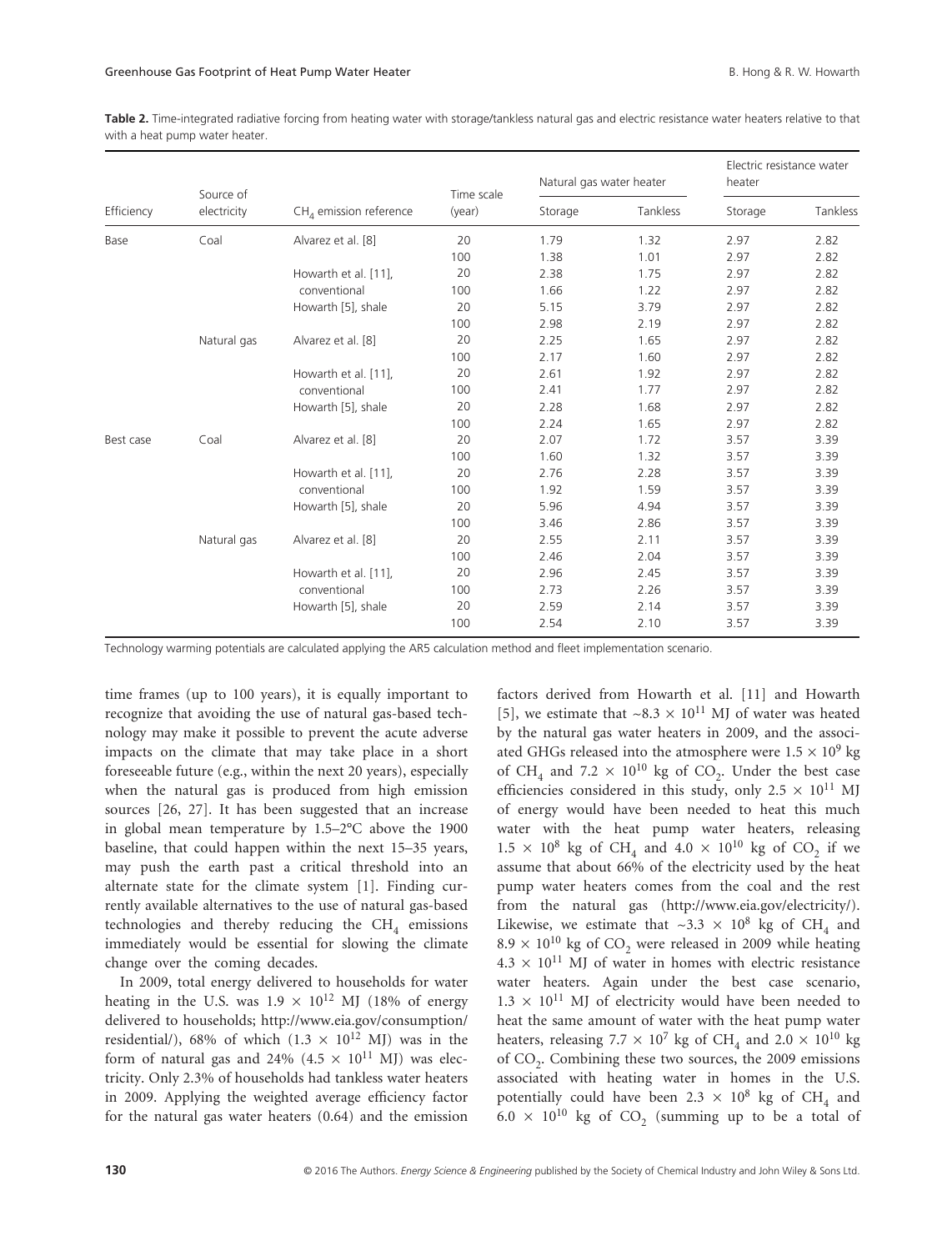0.08 Pg-CO<sub>2</sub> equivalents) instead of  $1.8 \times 10^9$  kg of CH<sub>4</sub> and  $1.6 \times 10^{11}$  kg of CO<sub>2</sub> (0.32 Pg-CO<sub>2</sub> equivalents). The net saving would be  $0.24$  Pg-CO<sub>2</sub> equivalents, which is about 2.8% of the total GHG emissions from fossil fuel use in the U.S. in 2009 (8.4 Pg-CO<sub>2</sub> equivalents  $[5]$ ) and about 26% of those from the residential and commercial uses, assuming that they comprise  $\sim$ 11% of the total GHG emissions from fossil fuels. In terms of household expenditure, the U.S. households in 2009 spent about 1.1 cents per MJ natural gas delivered and 3.1 cents per MJ electricity delivered. Multiplying these prices to the energy consumption in 2009 results in 29 billion dollars for heating water, consisting of 15 billion dollars for using natural gas and 14 billion dollars for electricity. Replacing the natural gas and electric resistance water heaters with heat pump water heaters and using the electricity generated by high-efficiency power plants could have reduced this spending to 12 billion dollars (7 and 10 billion dollars saved by replacing natural gas and electric resistance water heaters, respectively). Since there were 58 and 47 million households with natural gas and electricity as the main water heater in 2009, the savings in water heating expenses would have been 120 and 214 dollars per household, respectively.

The above consideration provides a strong argument that replacing existing water heaters with high-efficiency heat pumps is an effective and economically viable way of reducing emissions of GHGs. It may be refined further as new relevant information on the water heater efficiencies and  $CH<sub>4</sub>$  emission rates become available. For example, typical heat pump water heaters switch to electric resistance mode as ambient temperatures approach freezing point [28]. Thus, the results from the electric resistance water heaters serve as theoretical lower bounds (worst case) of the application of the heat pump water heaters, subject to season and geographic region. Using natural gas water heaters is more damaging to the climate than using electric resistance water heaters powered by electricity from coal, if the natural gas is produced from shale (Table 2).

After Howarth et al. [11, 29, 30], more literature has been published reporting estimates of lifecycle emissions of  $CH_4$  [12–16, 31] that are thoroughly reviewed by Howarth [5, 26]. In our study, we chose to use three estimates: Alvarez et al. [8] for building on the previous TWP analysis, Howarth et al. [11] for conventional gas and Howarth [5] for shale gas. We believe that the  $CH<sub>4</sub>$ emission from conventional gas (3.8%), first proposed in Howarth et al. [11] and rigorously reexamined in Howarth [5], is a well-supported, robust estimate that serves as a lower bound of the methane emission associated with the natural gas production in the U.S. today. Several recent studies have estimated upstream methane emissions from shale gas and other unconventional natural gas development using integrated measurement techniques, including airplane flyovers that produced highly variable results [15, 16, 31]. Among the estimation methods available at the moment, the satellite data (on which our shale estimate from Howarth [5] is based) may produce the most robust estimates as they integrate in space and over a longer time period, whereas other methods like the aircraft campaigns are one of several estimates based on relatively short-term observations. This satellite-based estimate is about 20-fold greater than the estimate by Allen et al. [32], a study that worked closely with industry to measure emissions from various component processes of shale gas development. Two papers published in 2015 [33, 34] including one in Energy Science & Engineering cast serious doubts on the Allen et al. [32] estimate that could have been biased downward by the sensor failure of the Bacharach Hi-Flow® Sampler used in their study. It is conceivable that the shale emission estimate that we used in our study (12%) represents the emission levels resulting from the lack of rigorous controls and it may decline with time following improved methane regulations; however, at most, we believe it would come down to the estimate for the conventional natural gas, the current best estimate of which is 3.8% [5].

### Concluding Thoughts

Natural gas is often portrayed as a "bridge fuel," with the implication that it is a preferable energy source over other carbon-based fossil fuels resulting in a less adverse impact on the climate, desirable to be used until carbonfree technologies are mature and in place [25, 35]. The analysis presented here provides counterarguments to this idea in two different aspects: that (1) using natural gasbased technologies can result in even higher emissions of GHGs than using coal-based technologies, and that (2) technologies that can support carbon-free sources of energy already exist in an economically viable way. The electricity powering the heat pump water heaters can be generated from carbon-free energy sources such as wind, solar, hydropower, and geothermal sources that have little or no emissions directly related to electricity production; yet, even when powered by electricity from coal and natural gas, total GHG emissions from generating domestic hot water with heat pumps is less than directly using natural gas. Therefore, currently available modern technologies like the heat pump water heater are in fact a true bridge to the clean energy environment.

Our analysis provides the first assessment of the GHG footprint involved with using heat pump water heaters compared to other common ways of heating water at U.S. homes. In the future, we hope to expand this type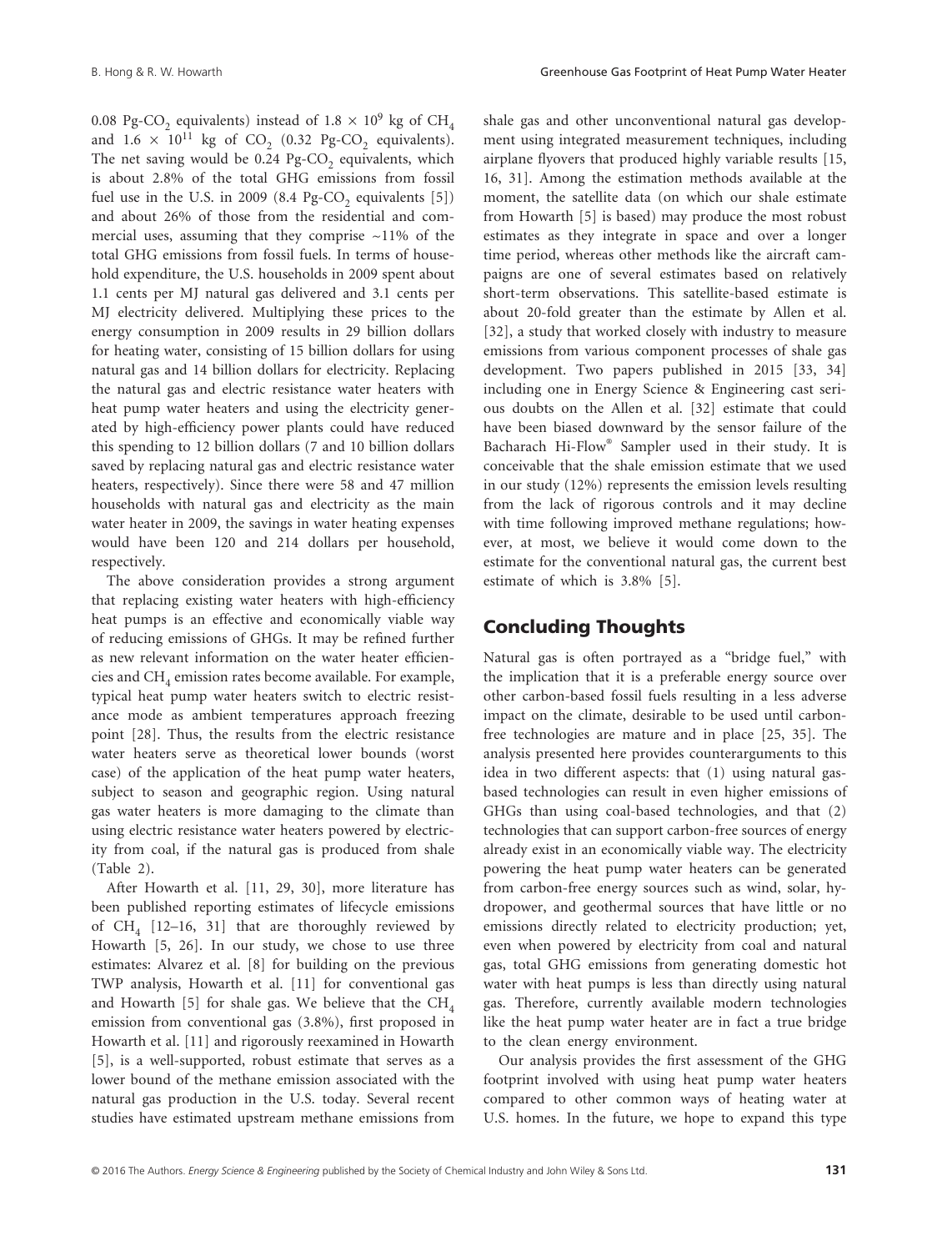of analysis to evaluate the use of alternative clean energy sources for energy needs where natural gas currently provides a large amount of the energy. Recent studies [36, 37] show that a transition to a society that is driven only by renewable energy sources can be accomplished in a cost-effective way using the commercially available technologies such as the heat pumps. This transition may also be expedited with the help of web-based tools such as the one introduced here, that allow anyone to incorporate, evaluate, and share new information on the alternative energy sources as it becomes available.

# Acknowledgments

This study was funded by the Wallace Global Fund, the Park Foundation, and Cornell University. We thank Dennis P. Swaney, Roxanne M. Marino and Anthony R. Ingraffea for reviewing an early draft of this paper and providing helpful suggestions.

# Conflict of Interest

None declared.

### **References**

- 1. Shindell, D., J. C. I. Kuylenstierna, E. Vignati, R. van Dingenen, M. Amann, Z. Klimont, et al. 2012. Simultaneously mitigating near-term climate change and improving human health and food security. Science 335:183–189.
- 2. IPCC. 2013. Climate change 2013: the physical science basis. Intergovernmental Panel on Climate Change. Available at: <https://www.ipcc.ch/report/ar5/wg1/> (accessed 1 December 2015).
- 3. IPCC. 2007. IPCC Fourth Assessment Report (AR4), Working Group 1, the physical science basis. Intergovernmental Panel on Climate Change. Available at: [http://www.ipcc.ch/publications\\_and\\_data/ar4/wg1/en/](http://www.ipcc.ch/publications_and_data/ar4/wg1/en/contents.html) [contents.html](http://www.ipcc.ch/publications_and_data/ar4/wg1/en/contents.html) (accessed 1 December 2015).
- 4. IPCC. 2001. Climate change 2001: the scientific basis. Contribution of Working Group I to the third assessment report of the Intergovernmental Panel on Climate Change. Available at: [https://www.ipcc.ch/](https://www.ipcc.ch/ipccreports/tar/wg1/) [ipccreports/tar/wg1/](https://www.ipcc.ch/ipccreports/tar/wg1/) (accessed 1 December 2015).
- 5. Howarth, R. W. 2015. Methane emissions and climatic warming risk from hydraulic fracturing and shale gas development: implications for policy. Energy Emission Control Technol. 3:45–54.
- 6. Joos, F., M. Bruno, R. Fink, T. F. Stocker, U. Siegenthaler, C. Le Quéré, et al. 1996. An efficient and accurate representation of complex oceanic and biospheric models of anthropogenic carbon uptake. Tellus 48B:397–417.
- 7. Siegenthaler, U., and F. Joos. 1992. Use of a simple model for studying oceanic tracer distributions and the global carbon cycle. Tellus 44B:186–207.
- 8. Alvarez, R. A., S. W. Pacala, J. J. Winebrake, W. L. Chameides, and S. P. Hamburg. 2012. Greater focus needed on methane leakage from natural gas infrastructure. Proc. Natl. Acad. Sci. USA 109:6435– 6440. doi: 10.1073/pnas.1202407109
- 9. Thomson, H., J. J. Corbett, and J. J. Winebrake. 2015. Natural gas as a marine fuel. Energy Policy 87:153–167.
- 10. EPA. 2011. Inventory of U.S. greenhouse gas emissions and sinks: 1990–2009. 14 April 2011. U.S. Environmental Protection Agency, Washington, DC. Available at: [http://epa.gov/climatechange/emissions/](http://epa.gov/climatechange/emissions/usinventoryreport.html) [usinventoryreport.html](http://epa.gov/climatechange/emissions/usinventoryreport.html) (accessed 1 December 2015).
- 11. Howarth, R. W., R. Santoro, and A. Ingraffea. 2011. Methane and the greenhouse gas footprint of natural gas from shale formations. Clim. Change Lett. 106:679–690. doi: 10.1007/s10584-011-0061-5
- 12. Miller, S. M., S. C. Wofsy, A. M. Michalak, E. A. Kort, A. E. Andrews, S. C. Biraud, et al. 2013. Anthropogenic emissions of methane in the United States. Proc. Natl. Acad. Sci. USA 110:20018–20022.
- 13. Schneising, O., J. P. Burrows, R. R. Dickerson, M. Buchwitz, M. Reuters, and H. Bovensmann. 2014. Remote sensing of fugitive emissions from oil and gas production in North American tight geological formations. Earths Future 2:548–558. doi: 10.1002/2014EF000265
- 14. Brandt, A. F., G. A. Heath, E. A. Kort, F. O. O'Sullivan, G. Pétron, S. M. Jordaan, et al. 2014. Methane leaks from North American natural gas systems. Science 343:733–735.
- 15. Karion, A., C. Sweeney, G. Pétron, G. Frost, R. M. Hardesty, J. Kofler, et al. 2013. Methane emissions estimate from airborne measurements over a western United States natural gas field. Geophys. Res. Lett. 40:4393–4397.
- 16. Peischl, J., T. B. Ryerson, K. C. Aikin, J. A. de Gouw, J. B. Gilman, J. S. Holloway, et al. 2015. Quantifying atmospheric methane emissions from the Haynesville, Fayetteville, and northeastern Marcellus shale gas production regions. J. Geophys. Res. Atmos. 120:2119–2139.
- 17. EIA. 2014. Natural gas consumption by end use. Energy Information Agency, U.S. Department of Energy. Available at: [http://www.eia.gov/dnav/ng/ng\\_cons\\_sum\\_](http://www.eia.gov/dnav/ng/ng_cons_sum_dcu_nus_a.htm) dcu nus a.htm (accessed 1 December 2015).
- 18. Shapiro, C., S. Puttagunta, and D. Owens.2012. Measure guideline: heat pump water heaters in new and existing homes. U.S. Department of Energy, Washington, DC. Available at: <http://www.nrel.gov/docs/fy12osti/53184.pdf> (accessed 1 December 2015).